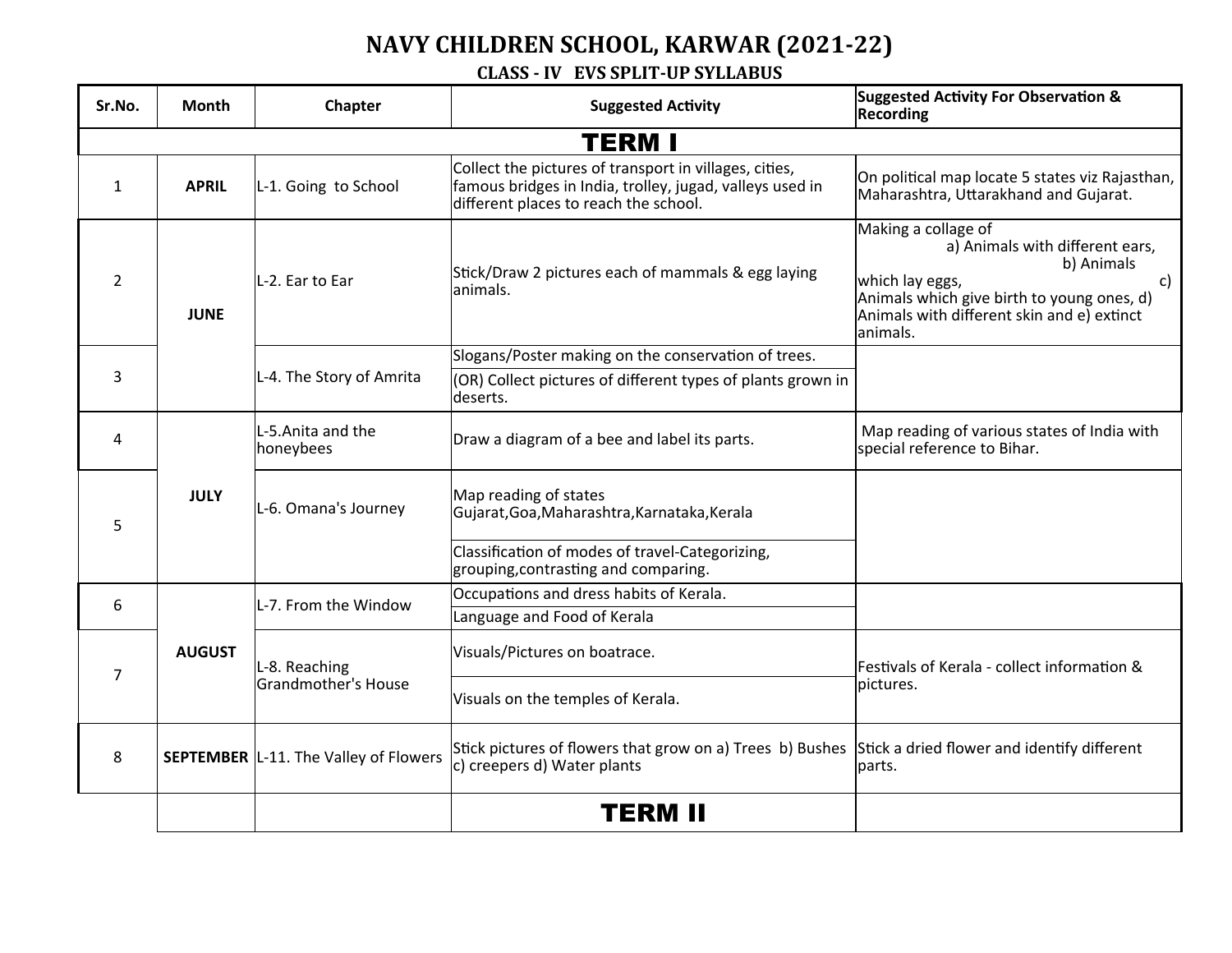| 9  | <b>OCTOBER</b>  | L-12. Changing Times                       | Map Skills locating Haryana, Punjab, Delhi.                                                                                                       | Stick a picture of national leader who fought<br>against untouchability and write 5 sentences<br>about his work |
|----|-----------------|--------------------------------------------|---------------------------------------------------------------------------------------------------------------------------------------------------|-----------------------------------------------------------------------------------------------------------------|
| 10 |                 | L-14. Basva's Farm                         | Draw/stick pictures of some implements used in<br>agriculture& write their names, uses.                                                           | Listing of the areas where Kharif and Rabi<br>crops are sown and when?                                          |
|    |                 |                                            |                                                                                                                                                   | Collect samples of seeds of rabi & Kharif<br>crops.                                                             |
| 11 | <b>NOVEMBER</b> | L-16.A Busy Month                          | Map work on 5 National Parks in India.                                                                                                            | Collage on the various kinds of beaks, feet of<br>birds.                                                        |
| 12 |                 | L-18. Too much water Too<br>little water   | Map reading on the rivers that flow in the states of<br>Andhra Pradesh and Karnataka.                                                             |                                                                                                                 |
|    |                 |                                            | Poster making to salvage water.                                                                                                                   |                                                                                                                 |
| 13 |                 | <b>DECEMBER</b>  L-19. Abdul in the Garden | Stick/draw the pictures of plants of tap root system and<br>fibrous root system.                                                                  | Plant any seeds and observe their<br>germination.Draw various stages of<br>germination.                         |
|    | <b>JANUARY</b>  |                                            | Map work on Assam                                                                                                                                 |                                                                                                                 |
| 14 |                 | L-20. Eating together                      | Stick pictures of celebration of any festival in your state,<br>describe food prepared that time, dress, and other<br>things.                     | Collect information on harvest festivals of any<br>lother 3 states.                                             |
| 15 |                 | L-26. Defence officer :<br><b>Wahida</b>   | Interaction with a Naval Medical Officer<br>(Woman)                                                                                               |                                                                                                                 |
|    |                 |                                            | List the ranks in the services                                                                                                                    |                                                                                                                 |
| 16 | <b>FEBRUARY</b> | L-27. Chuskit goes to<br>School            | Map work of last term: On Political map mark Kerala,<br>Maharashtra ,Jammu&Kashmir, Tamil Nadu,Telangana<br>and Assam, with their capital cities. | Stick pictures on the terrain, landscapes, life,<br>flora and fauna found in Ladakh                             |